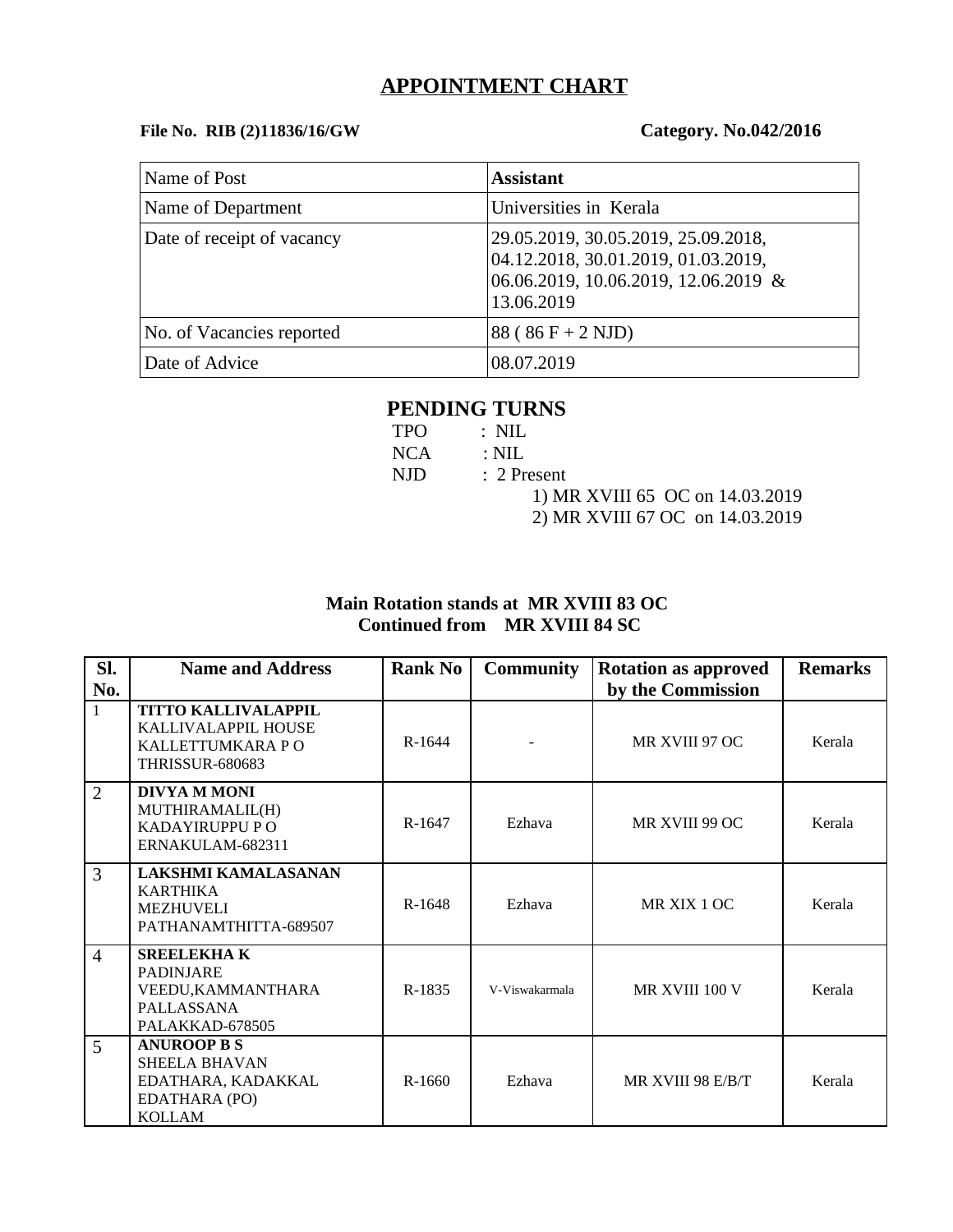| 6              | <b>ASWANI T VISWANATH</b><br>THOPPIL HOUSE<br><b>ELANAD</b><br>THRISSUR-680586                              | R-1665                | Ezhava                  | MR XIX 2 E/B/T                                                                      | Kerala     |
|----------------|-------------------------------------------------------------------------------------------------------------|-----------------------|-------------------------|-------------------------------------------------------------------------------------|------------|
| $\overline{7}$ | <b>MEGHA UNNITHAN</b><br>VAISHAVA BHAVAN<br>VELIYAM P O, KOTTARAKARA<br>KOLLAM-691540                       | R-1649                |                         | MR XIX 3 OC                                                                         | Kerala     |
| 8              | NISHA RAVINDRAN K<br>KANNANTE KUZHIYIL HOUSE<br>SASTHAMCOTTA<br><b>VENGAPO</b><br>KOLLAM- 690569            | $R-46$<br>$(S/L)$ -SC | $SC - Pulaya$           | MR XIX 4 SC                                                                         | Kerala     |
| 9              | VIDYA GOPALAKRISHNAN<br>PUNNAPPILLY HOUSE<br><b>URAKAM</b><br><b>THRISSUR-680562</b>                        | R-1650                |                         | NJD Compensation to MR<br>XVIII 65 OC advised on<br>14.03.2019 is now<br>satisfied. | MG         |
| 10             | <b>SAJANA R S</b><br>SREEVINAYAKAM<br>JANARDHANAPURAM,<br><b>VARKALA PO</b><br>THIRUVANANTHAPURAM<br>695141 | R-1652                |                         | NJD Compensation to MR<br>XVIII 67 OC advised on<br>14.03.2019 is now satisfied     | MG         |
| 11             | <b>DEEPAN R BABU</b><br><b>SILPI</b><br><b>BHARANICAVU</b><br>PORUVAZHY,<br>KOLLAM-690520                   | R-1656                |                         | MR XIX 5 OC                                                                         | Kerala     |
| 12             | <b>SHAHABAS RAHIM</b><br>KARUKACHERIL HOUSE<br><b>ATHIRAMPUZHA</b><br>ATHIRAMPUZHA PO,<br>KOTTAYAM-686562   | R-2044                | <b>MUSLIM</b>           | MR XIX 6 M                                                                          | Kerala     |
| 13             | <b>SREELEKHAK</b><br>KASIPPALLY MANA<br><b>EDAPPAL</b><br>MALAPPURAM-679576                                 | R-1658                |                         | MR XIX 7 OC                                                                         | Kannur     |
| 14             | <b>DEEPAKG</b><br>KURISINKAL HOUSE<br>KUMBALANGHI SOUTH<br>KUMBALANGHI PO,<br>ERNAKULAM-682007              | R-3717                | <b>Latin Catholics</b>  | MR XIX 8 LC/AI                                                                      | Calicut    |
| 15             | <b>RAKESH S NAIR</b><br>MOOTHEDATH HOUSE<br>POOVATHUSSERY<br>POOVATHUSSERY PO,<br><b>THRISSUR-680741</b>    | R-1659                |                         | MR XIX 9 OC                                                                         | Calicut    |
| 16             | <b>LEESHMAPK</b><br>POYILKANDI THAZHAKUNI<br><b>KODENCHERI</b><br>KOZHIKODE-673503                          | R-1666                | $OBC - Anthuru$<br>Nair | MR XIX 15 OC                                                                        | Calicut    |
| 17             | <b>PRADEEP M</b><br><b>ERAVUCHALIL</b><br><b>KADAVOOR</b><br>PERINAD PO<br>KOLLAM-691601                    | $R-26$<br>$(DA-O)$    | DA-LD                   | Differently Abled - LD                                                              | <b>KAU</b> |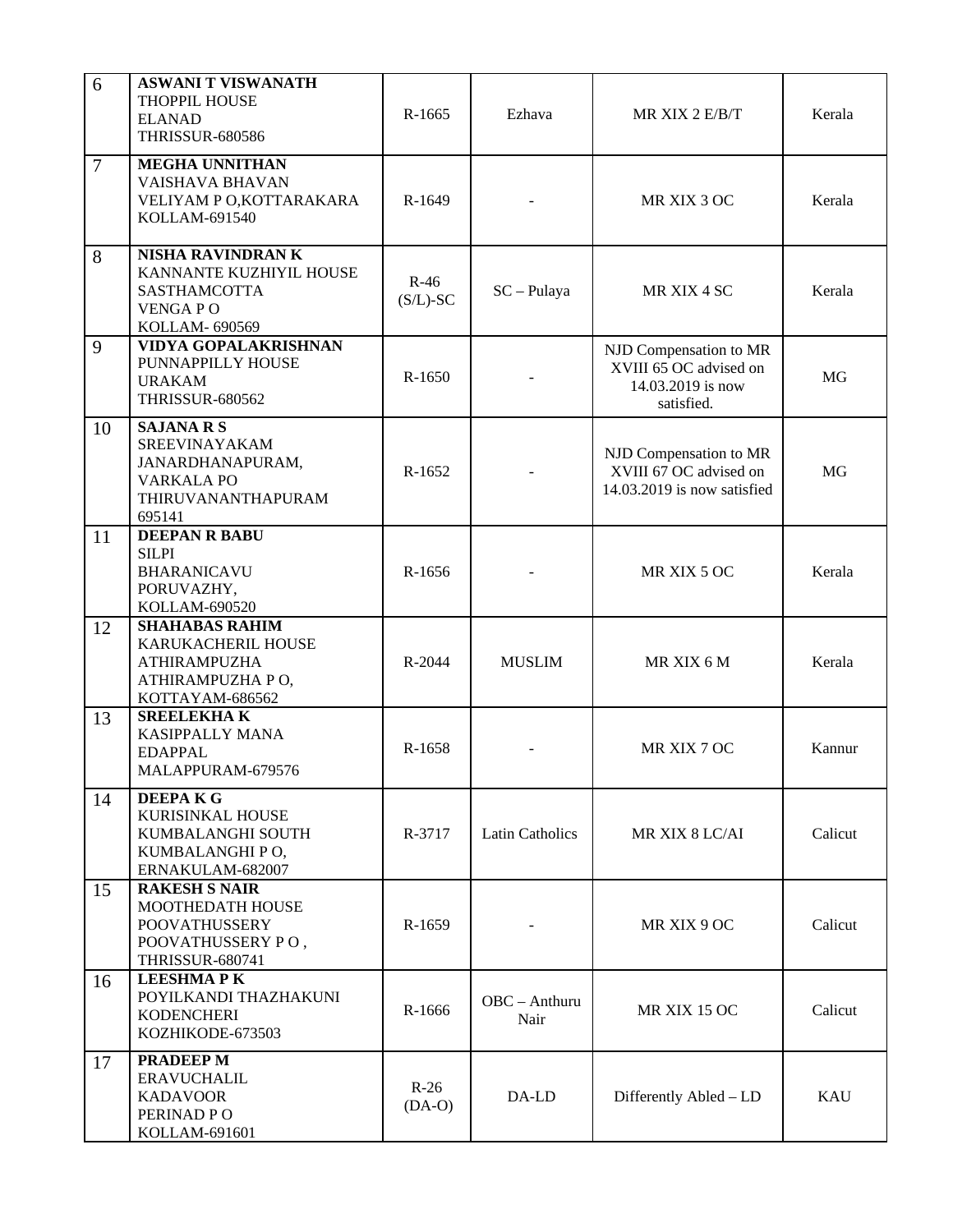| 18<br>19 | <b>GANGARAJ S</b><br><b>SHARADHA BHAVAN</b><br>T C-38/3001<br><b>VIVEKANANDA NAGAR</b><br>ARYASALA<br><b>CHALAI</b><br>THIRUVANANTHAPURAM<br>695036<br><b>REMYA MOL A T</b> | R-1661                |                      | MR XIX 11 OC        | MG |
|----------|-----------------------------------------------------------------------------------------------------------------------------------------------------------------------------|-----------------------|----------------------|---------------------|----|
|          | <b>ALATHURUTHIL</b><br>NEERICODE P O, ALENGAD<br>NEERICODE PO,<br>ERNAKULAM-683511                                                                                          | $R-47$<br>$(S/L)$ -SC | $SC - Pulaya$        | MR XIX 12 SC        | MG |
| 20       | <b>RAMYAK</b><br>KALPATHODY HOUSE<br><b>VEETIKUTH</b><br>NILAMBUR PO,<br>MALAPPURAM-679329                                                                                  | R-1663                |                      | MR XIX 13 OC        | MG |
| 21       | <b>SYAM KUMAR V</b><br><b>PREMNIVAS</b><br><b>ADINADU SOUTH</b><br>KATTILKADAVU PO<br><b>ADINADU</b><br>KOLLAM-690542                                                       | R-1667                | Ezhava               | MR XIX 17 OC        | MG |
| 22       | <b>DEEPAK SIVAPRASAD</b><br>THEAKKANAL HOUSE<br><b>NECHIPUZHOOR</b><br>NECHIPUZHOOR PO<br>KOTTAYAM-686574                                                                   | R-1668                | OBC - Pattariya      | MR XIX 19 OC        | MG |
| 23       | <b>ANVAR SADATH K V</b><br>KOONAMVEETTIL HOUSE<br>KAKKAPARATHA<br>EDAKKARA PO,<br>MALAPPURAM-679331                                                                         | R-2045                | Mappila              | MR XIX 16 M         | MG |
| 24       | <b>RANJITH P R</b><br>277(2/469), MADATHIPARAMBIL<br><b>HOUSE</b><br><b>AVINISSERY</b><br><b>THRISSUR-680306</b><br>(Ezhava)                                                | R-1671                | Ezhava               | <b>MR XIX 21 OC</b> | MG |
| 25       | <b>DHANEESH R</b><br>PARAKKAL<br>KUTTIPALLAM,<br>THEKKEDESAM POST<br>PALAKKAD-678553                                                                                        | R-1673                | Ezhava               | MR XIX 23 OC        | MG |
| 26       | <b>SUMI SUKUMARAN</b><br>SOUDIA (H)<br><b>C/O KIRAN KUMAR P S</b><br>NEYYATTINKARA<br>MARAYAMUTTOM /<br>THIRUVANANTHAPURAM<br>695124                                        | R-1685                | $OBC -$<br>Pandithar | MR XIX 10 OBC       | MG |
| 27       | <b>SAJANSJ</b><br><b>SAJAN BHAVAN</b><br>ANCHUMARAMKALA<br>THUNDUTHATTIL<br><b>VELLARADA PO</b><br>THIRUVANANTHAPURAM<br>695505                                             | R-1847                | <b>VISWAKARMA</b>    | <b>MR XIX 20 V</b>  | MG |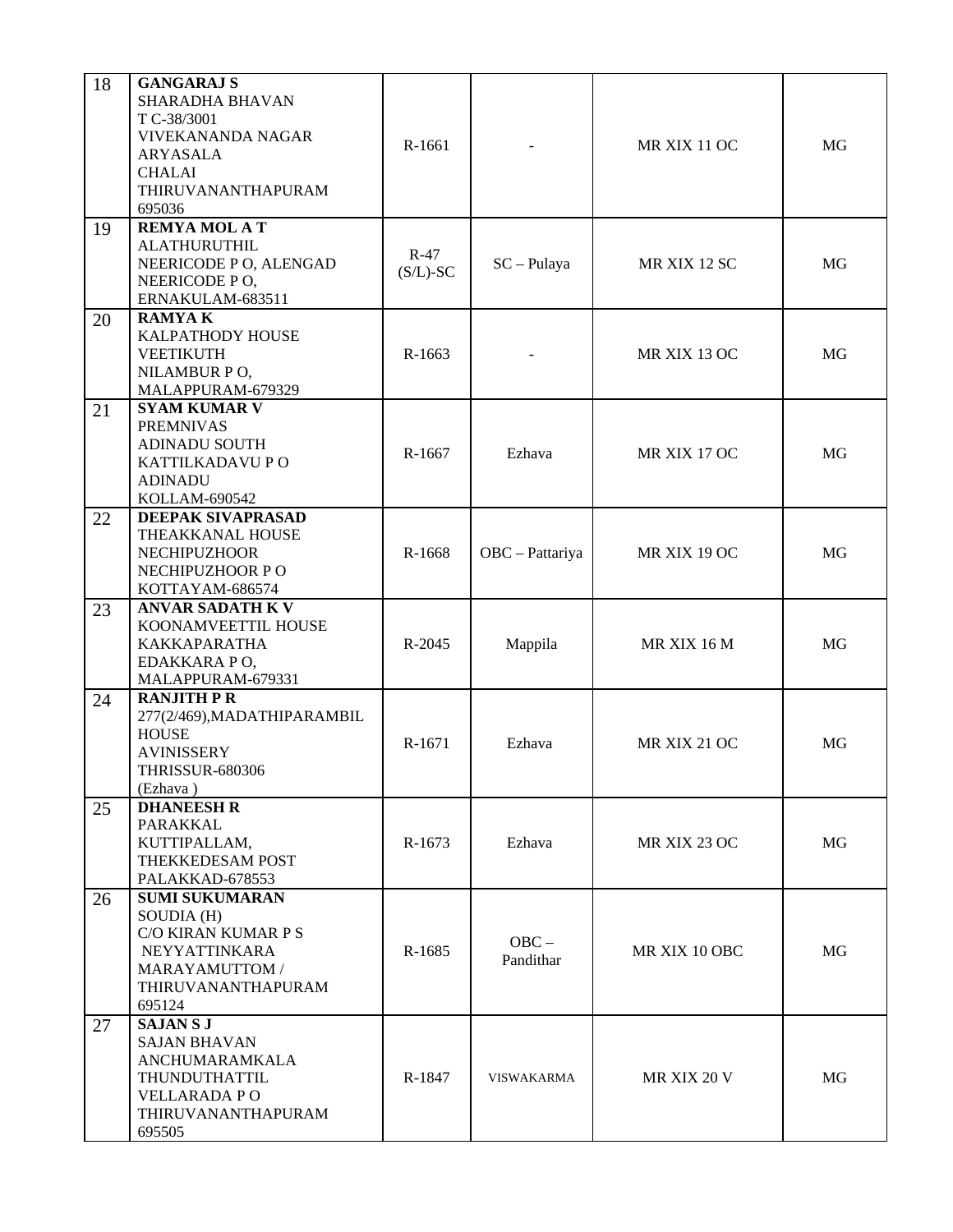| 28 | <b>DHANISHAP</b><br>ARAYANKARA (HOUSE)<br><b>EDAPPAL PO</b><br>MALAPPURAM- 679576                              | R-1674                 | Thiyya                 | MR XIX 25 OC | <b>MG</b> |
|----|----------------------------------------------------------------------------------------------------------------|------------------------|------------------------|--------------|-----------|
| 29 | <b>RAKHESH A M</b><br><b>ARAMAM</b><br>PAZHAYAKADA<br>THIRUVANANTHAPURAM<br>695133                             | R-3783                 | <b>Latin Catholics</b> | MR XIX 22 LC | MG        |
| 30 | <b>NAMITHATL</b><br>THONDAPPILLY HOUSE<br><b>ANNAMANADA</b><br><b>THRISSUR-680741</b>                          | R-1675                 | Ezhava                 | MR XIX 14 E  | MG        |
| 31 | <b>LIJITHA A P</b><br>CHAMAKKALAYIL<br><b>ANANTHAN BAZAR</b><br>KOMMERI-<br>KOZHIKODE-673007                   | $R-48$<br>$(S/L)$ - SC | $SC - Vannan$          | MR XIX 24 SC | MG        |
| 32 | <b>RAJI R RAJAN</b><br><b>VATTAVILA VEEDU</b><br><b>VENCODE</b><br>THIRUVANANTHAPURAM<br>695146                | R-1677                 | Ezhava                 | MR XIX 18 E  | MG        |
| 33 | <b>FAISAL KP</b><br>KAIPENCHERY PULPARAMBIL<br><b>SULTHAN BATHERY</b><br><b>PAZHUPPATHUR</b><br>WAYANAD        | R-2056                 | Mappila                | MR XIX 26 M  | MG        |
| 34 | <b>JIDISHA J</b><br><b>JITHESH NIVAS</b><br><b>ELANGODE</b><br><b>KANNUR</b>                                   | R-1678                 | Thiyya                 | MR XIX 27 OC | MG        |
| 35 | <b>SARANYA T</b><br><b>SARATH NIVAS</b><br><b>RAMANATUKARA</b><br>KOZHIKODE-673633                             | R-1679                 | Thiyya                 | MR XIX 29 OC | MG        |
| 36 | <b>SACHINM</b><br>POOVATHARA VEEDU<br>ELAMPAZHANNOOR,<br>CHADAYAMANGALAM<br>ELAMPAZHANNOOR P<br>OKOLLAM-691534 | R-1682                 | Ezhava                 | MR XIX 35 OC | MG        |
| 37 | <b>SHINCY TP</b><br>PULPADAN HOUSE<br>CHAPPANANGADI<br>MALAPPURAM-676503                                       | R-2060                 | Mappila                | MR XIX 30 M  | MG        |
| 38 | <b>JEETHUAJ</b><br><b>JEETHU NIVAS</b><br><b>KADAKKAL</b><br>CHARIPPARAMBU PO,<br>KOLLAM- 691536               | R-1680                 |                        | MR XIX 31 OC | MG        |
| 39 | <b>JIJILKUMAR C</b><br><b>JIJIL BHAVANAM</b><br>PACHAKADU<br>THAMARAKULAM<br>ALAPPUZHA-690530                  | $R-50$<br>$(S/L)$ -SC  | $SC - Pulaya$          | MR XIX 32 SC | MG        |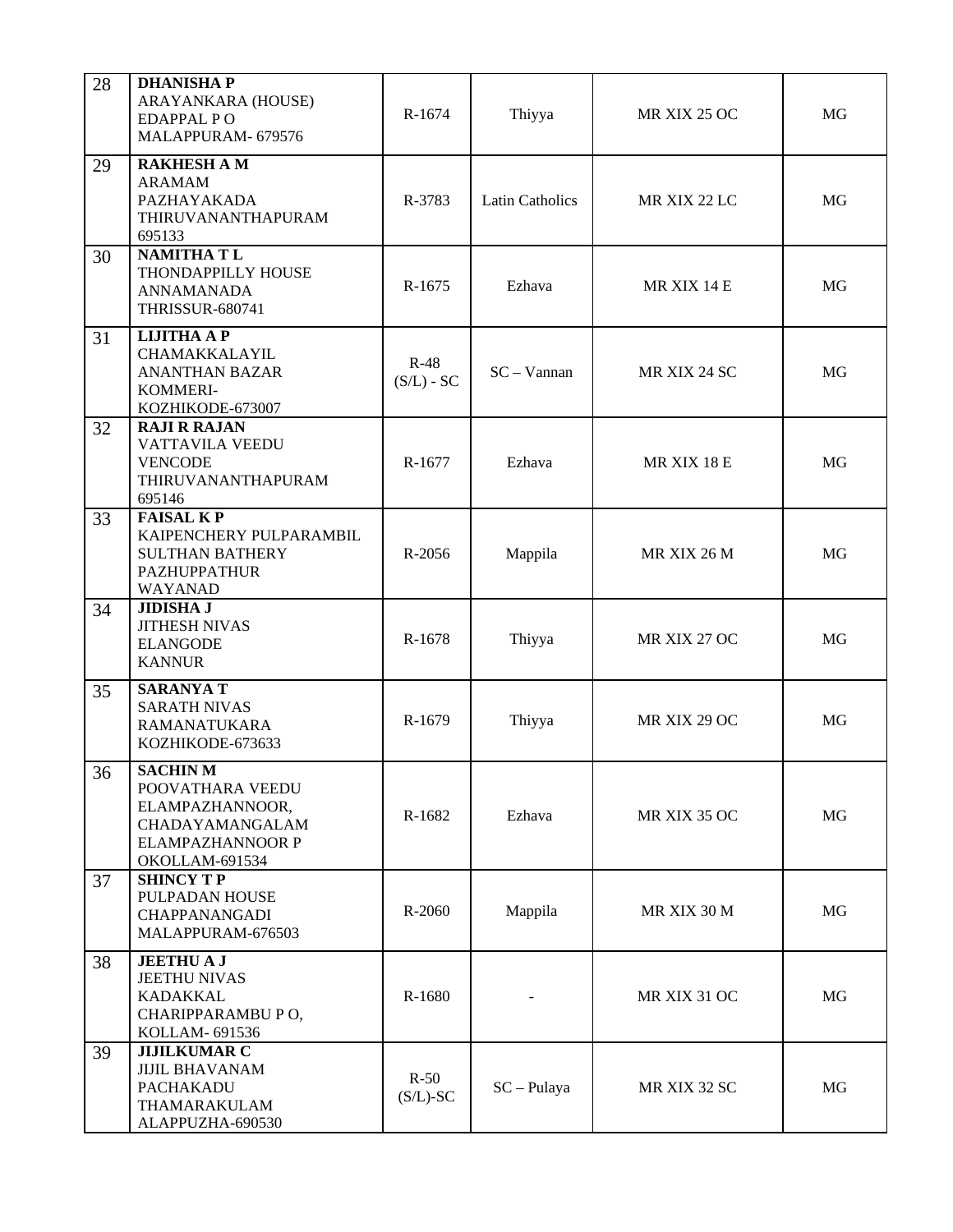| 40 | <b>DHANYA VENU</b><br><b>LEKSHMI PRASADOM</b><br>ULACODE,<br>VAKKANADU PO<br>KOLLAM-691509                  | R-1681 |                        | MR XIX 33 OC     | MG     |
|----|-------------------------------------------------------------------------------------------------------------|--------|------------------------|------------------|--------|
| 41 | VIJIL C V<br>CHINNAKANNAN PARAMBU<br><b>PARAVOOR</b><br>PUNNAPRA NORTH/<br>ALAPPUZHA-688014                 | R-1687 | Ezhava                 | MR XIX 28 E/B/T  | MG     |
| 42 | <b>RAJUL TR</b><br><b>LOGISTICS</b><br>KAPPIL PO, EDAVA,<br>KAPPIL,<br>THIRUVANANTHAPURAM<br>695311         | R-1695 | Ezhava                 | MR XIX 34 E/B/T  | MG     |
| 43 | <b>AMEENA A</b><br><b>ARYATTLE</b><br><b>PATTIKKAD</b><br>MALAPPURAM-679325                                 | R-2088 | Mappila                | MR XIX 36 M      | Kerala |
| 44 | <b>SHIBIN K ABRAHAM</b><br><b>KADAMALA</b><br>MALLAPPALLY<br>THURUTHICADU -<br>PATHANAMTHITTA<br>689597     | R-1684 |                        | MR XIX 37 OC     | Kerala |
| 45 | <b>SHIJIKV</b><br><b>OTTAVETTUVILA</b><br><b>KARUMANOOR</b><br>PARASSALA PO<br>THIRUVANANTHAPURAM<br>695502 | R-1800 | <b>SIUC NADAR</b>      | MR XIX 38 SIUC N | Kerala |
| 46 | <b>AMRUTHA T</b><br>THEKKINGAL HOUSE<br>CHELAKKARA<br>THONOORKARA<br><b>THRISSUR-680586</b>                 | R-1688 | $OBC -$<br>Ezhuthachan | MR XIX 39 OC     | Kerala |
| 47 | <b>VISHNUR</b><br>KUNNUVILAKATHU PUTHEN<br><b>VEEDU</b><br>THIRUVALLAM PO<br>THIRUVANANTHAPURAM<br>695027   | R-1708 | OBC - Vanika<br>Vyshya | MR XIX 40 OBC    | Kerala |
| 48 | <b>JAYAKRISHNAN S</b><br><b>CHAITHANYA</b><br><b>WEST KALLADA</b><br>KOLLAM-691500                          | R-1691 |                        | MR XIX 41 OC     | Kerala |
| 49 | <b>REMYA RAJ K</b><br><b>KODAVANA</b><br><b>ELATHUR</b><br><b>ELATHUR</b><br>KOZHIKODE-673303               | R-1696 | Thiyya                 | MR XIX 45 OC     | Kerala |
| 50 | <b>VISHNU V R</b><br><b>VARUMMAL HOUSE</b><br>PANAMARAM<br>EACHOME PO,<br>WAYANAD-670721                    | R-1692 |                        | MR XIX 43 OC     | Kerala |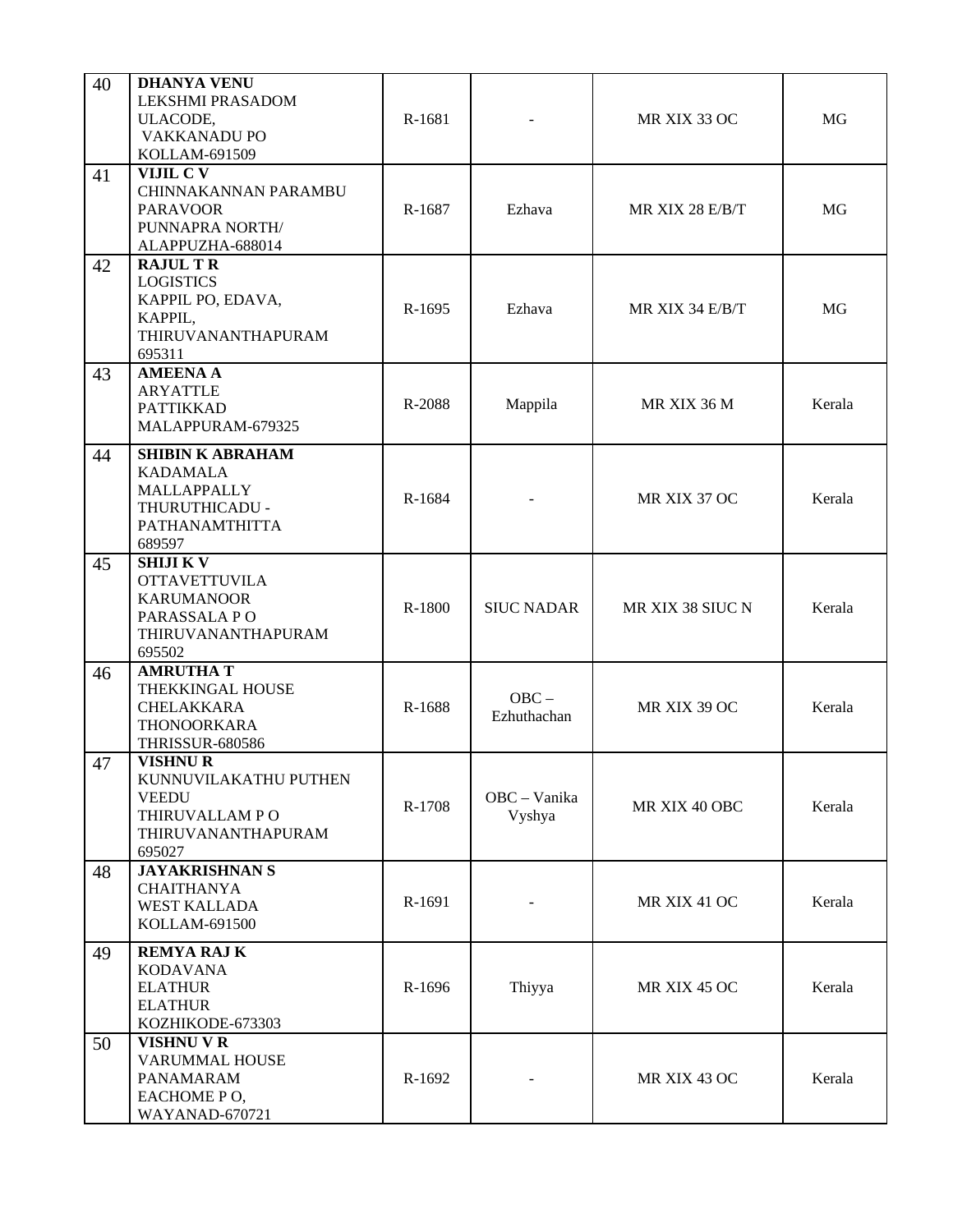| 51 | <b>ASWIN R</b><br>MANGALYA<br><b>KUMARANALLOOR</b><br>KOTTAYAM-686016                                                         | $R-22$<br>$(DA-LV)$                | DA-Low<br>Vision     | Differently Abled - Low<br>Vision | Calicut |
|----|-------------------------------------------------------------------------------------------------------------------------------|------------------------------------|----------------------|-----------------------------------|---------|
| 52 | <b>REMYACS</b><br><b>CHELLATTU HOUSE</b><br>PADINJARATHARA<br>VARAMBETTA PO/<br>WAYANAD-673575                                | $R-43$<br>$(S/L)$ -ST              | $ST - Kadar$         | MR XIX 44 ST                      | Kerala  |
| 53 | <b>SHILPAPS</b><br><b>BENGLAVIL HOUSE</b><br>CHENKULAM,<br><b>CHENKULAM PO</b><br>KOLLAM-691510                               | R-1697                             | Ezhava               | MR XIX 47 OC                      | Kerala  |
| 54 | <b>ABDUL KHADER H</b><br>PULIYAMPARAMBU<br><b>ATHICODE</b><br><b>PANAYUR</b><br><b>PALAKKAD</b>                               | R-2113                             | Mappila              | MR XIX 46 M                       | Kerala  |
| 55 | <b>NEENA VISWANATH</b><br><b>SIVAGANGA</b><br>MAHADEVIKADU PO,<br><b>KARTHIKAPPALLY</b><br>ALAPUZHA-690555                    | R-1702                             | Ezhava               | MR XIX 55 OC                      | Kerala  |
| 56 | <b>JINCY PAULOSE</b><br>POOVATHUKUNNIL,<br>PALLIKKALAYIL<br>PAZHAVANGADI PO,<br><b>RANNI</b><br>PATHANAMTHITTA-689673         | $R-10$<br>$(S/L)$ -<br><b>SCCC</b> | $SCCC -$<br>Cheramar | MR XIX 48 SCCC                    | Kerala  |
| 57 | <b>RESMI S R</b><br><b>RESMI BHAVAN</b><br><b>KALLAYAM</b><br>THIRUVANANTHAPURAM<br>695043                                    | R-1698                             |                      | MR XIX 49 OC                      | Kerala  |
| 58 | <b>VINAYA R</b><br>ARAYANPARAMBU<br>VATTAYAL WARD<br>THIRUVAMPADY PO<br>ALAPPUZHA-688002                                      | R-2384                             | D-Arayan             | MR XIX 50 D                       | Kerala  |
| 59 | <b>TONY P KALLADA</b><br><b>KALLADA HOUSE</b><br><b>AKSHAYA</b><br>NAGAR, KUTHUKUZHY P<br>O,KOTHAMANGALAM<br>ERNAKULAM-686691 | R-1699                             |                      | MR XIX 51 OC                      | Kerala  |
| 60 | <b>SOUMYAS</b><br>SAJEESHBHAVAN<br><b>CHERTHALA</b><br>THIRUMALABHAGOM PO<br>ALAPPUZHA-688540                                 | $R-51$<br>$(S/L)$ -SC              | $SC - Velan$         | MR XIX 52 SC                      | Kerala  |
| 61 | <b>ABILASH C SASI</b><br><b>CHENNATTU HOUSE</b><br>PALLIPPURAM<br><b>KODANNUR</b><br><b>THRISSUR-680563</b>                   | R-1701                             |                      | MR XIX 53 OC                      | Kerala  |
| 62 | <b>NIJAMOL T S</b><br>THETTIYODUMUKALPUTHENVEEDU<br>NEDUMKANDAM<br>NEDUMKANDAM PO<br><b>IDUKKI-685553</b>                     | R-1703                             | Ezhava               | MR XIX 42 E/B/T                   | Kerala  |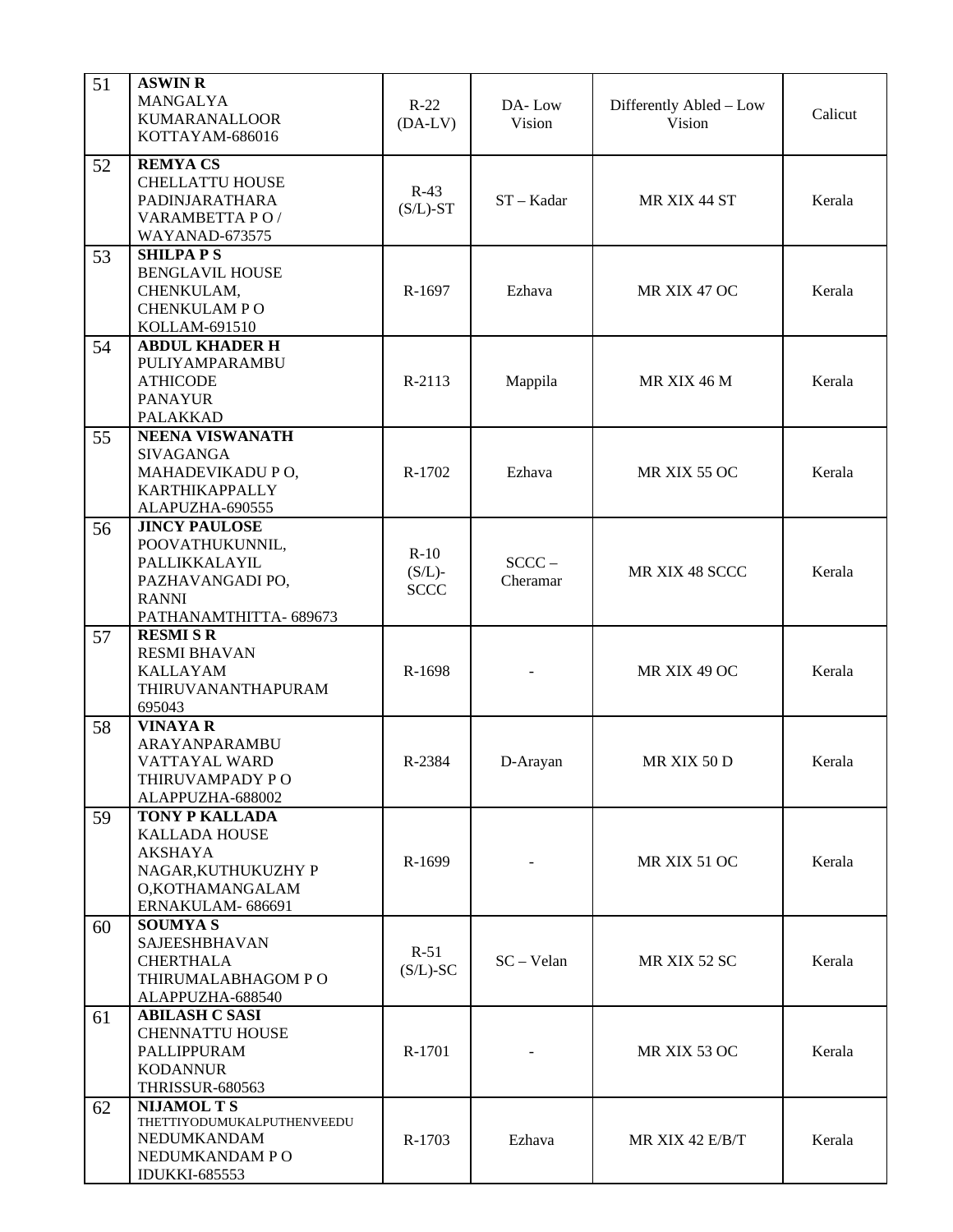| 63 | <b>VINYA M G</b><br>MUNDAYIL HOUSE<br><b>VELIKKAD</b><br>PALAKKAD-678952                                                                        | R-1712                 | Thiyya                       | MR XIX 54 E  | Kerala |
|----|-------------------------------------------------------------------------------------------------------------------------------------------------|------------------------|------------------------------|--------------|--------|
| 64 | <b>ASEENA BEEGUM T</b><br>JAMEELA MANDIRAM,<br>ARA 177-A, ALUVILA,<br><b>ANANDESWARAM</b><br>CHEMPAZHANTHY PO,<br>THIRUVANANTHAPURAM<br>695 587 | R-2137                 | <b>MUSLIM</b>                | MR XIX 56 M  | Kerala |
| 65 | PRITTY SUSAN KOSHY<br>AMBALATHUNKAL HOUSE<br>KURISUMMOODU P O<br>CHANGANACHERRY,<br>KOTTAYAM-686104                                             | R-1704                 |                              | MR XIX 57 OC | Kerala |
| 66 | <b>ANUSHAT</b><br><b>THAROL</b><br><b>BALUSSERI</b><br><b>KOKKALLUR</b><br><b>KOZHIKODE</b>                                                     | R-1714                 | Thiyya                       | MR XIX 73 OC | Kerala |
| 67 | <b>JISHNUPRAJ</b><br>PAZHAMPILLIL<br><b>UPPUTHODU</b><br><b>IDUKKI-685604</b>                                                                   | R-1705                 |                              | MR XIX 59 OC | Kerala |
| 68 | <b>SANDEEP S</b><br><b>SARASWATHY BHAVAN</b><br>ERUTHAMCODU,<br>THOONGAMPARA,<br>KATTAKADA PO<br>THIRUVANANTHAPURAM<br>695572                   | R-1866                 | <b>HINDU</b><br><b>NADAR</b> | MR XIX 60 HN | Kerala |
| 69 | <b>SANJANA SANTHOSH</b><br>NADUVILA THARAYINMEL<br><b>OLD THIRUMALA</b><br>MULLACKAL<br>ALAPPUZHA-688011                                        | R-1706                 |                              | MR XIX 61 OC | Kerala |
| 70 | VISHNU C S<br>VISHNUGOURI BHAVAN<br>JANAKEEYANAGAR - 261<br>PATTATHANAM PO<br>KOLLAM-691021                                                     | R-1718                 | Ezhava                       | MR XIX 58 E  | Kerala |
| 71 | <b>VISHNUS</b><br>TC 16/1338 MANOJ VIHAR<br>JAGATHY<br><b>THYCADU</b><br>TRIVANDRUM--695014                                                     | R-1707                 |                              | MR XIX 63 OC | Kerala |
| 72 | <b>JAYAKANTHAN I</b><br>RENUKA HOUSE<br>KALLARA SOUTH PO<br>KOTTAYAM-686611                                                                     | $R-52$<br>$(S/L)$ - SC | $SC - Pulayan$               | MR XIX 64 SC | Kerala |
| 73 | <b>ARYAMS</b><br><b>ARUN NIVAS</b><br><b>VENMANNOOR</b><br><b>ANAKOTTOOR</b><br>KOLLAM-691505                                                   | R-1709                 |                              | MR XIX 65 OC | Kerala |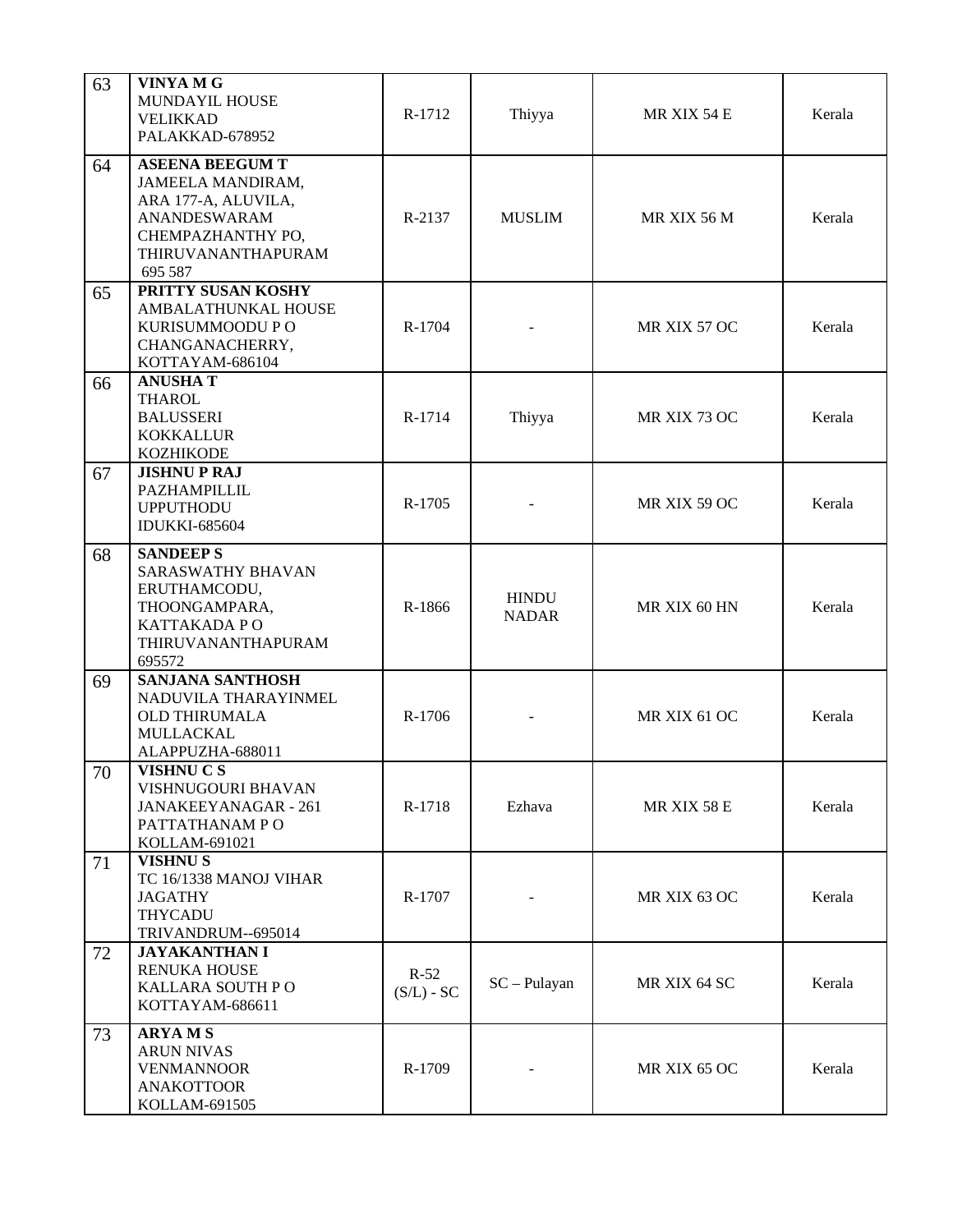| 74 | YASER K<br><b>KANNANGADAN</b><br><b>IRIVETTY</b><br>THOTTILANGADI PO,<br>MALAPPURAM-673639                      | R-2168                 | <b>MUSLIM</b>                                                       | MR XIX 66 M     | Kerala  |
|----|-----------------------------------------------------------------------------------------------------------------|------------------------|---------------------------------------------------------------------|-----------------|---------|
| 75 | <b>NANDA KUMAR S R</b><br>NANDAVANAM, GRA-C-65<br>GANDHIPURAM,<br>SREEKARYAM PO<br>THIRUVANANTHAPURAM<br>695017 | R-1710                 |                                                                     | MR XIX 67 OC    | Kerala  |
| 76 | <b>SHERON C JOSE</b><br>CHIRAKKAPARAMBIL HOUSE<br>LISIE PULLEPADY ROAD<br>ERNAKULAM-682018                      | R-3786                 | <b>Latin Catholics</b>                                              | MR XIX 68 LC/AI | Kerala  |
| 77 | <b>LEKHAS</b><br>KALLUVILAVEEDU<br>PUNTHALATHAZHAM<br><b>PULARINAGAR 225</b><br>KILIKOLLOOR PO<br><b>KOLLAM</b> | R-1711                 | OBC - Chetties                                                      | MR XIX 69 OC    | Kerala  |
| 78 | <b>SITHARA PS</b><br><b>SREEVISAKHAM</b><br>SREENARAYANAPURAM<br>VADASSERIKONAM<br>THIRUVANANTHAPURAM<br>695143 | R-1853                 | <b>VISWAKARMA</b>                                                   | MR XIX 70 V     | Kerala  |
| 79 | <b>ANJALY R</b><br>THULASIMANDIRAM<br><b>ARUMANOOR</b><br>ARUMANOOR PO,<br>KOTTAYAM-686568                      | R-1713                 |                                                                     | MR XIX 71 OC    | Kerala  |
| 80 | <b>AKHILA V S</b><br>SIVASYLAM DEVANAGAR 23A<br>KAZHAKUTTOM PO<br>THIRUVANANTHAPURAM<br>695582                  | $R-53$<br>$(S/L)$ - SC | SC-Thandan                                                          | MR XIX 72 SC    | Kerala  |
| 81 | <b>RAMRAJ S</b><br>KADAYIL VEEDU<br><b>KUTHIRATHADOM</b><br><b>CHARUPARA</b><br>TRIVNADRUM-695601               | R-1721                 | Ezhava                                                              | MR XIX 62 E     | Kerala  |
| 82 | <b>SAJANA V S</b><br>KALAPPURAYIL HOUSE<br><b>ETTUMANA</b><br><b>THRISSUR-680711</b>                            | R-1722                 | Ezhava                                                              | MR XIX 74 E     | Kerala  |
| 83 | <b>RAKHIB</b><br>ANAKUZHIKAL<br>MANADUKKAM PO<br>KASARAGOD-671541                                               | R-1716                 |                                                                     | MR XIX 75 OC    |         |
| 84 | <b>KEERTHANA S</b><br>PLANGAL HOUSE<br>NEAR OOTTUPARAMBU<br><b>TEMPLE</b><br>THIRUVANANTHAPURAM<br>695306       | $R-23$<br>$(DA-HI)$    | Differently<br>Abled - Hearing<br>DA - Hearing Impaired<br>Impaired |                 | Calicut |